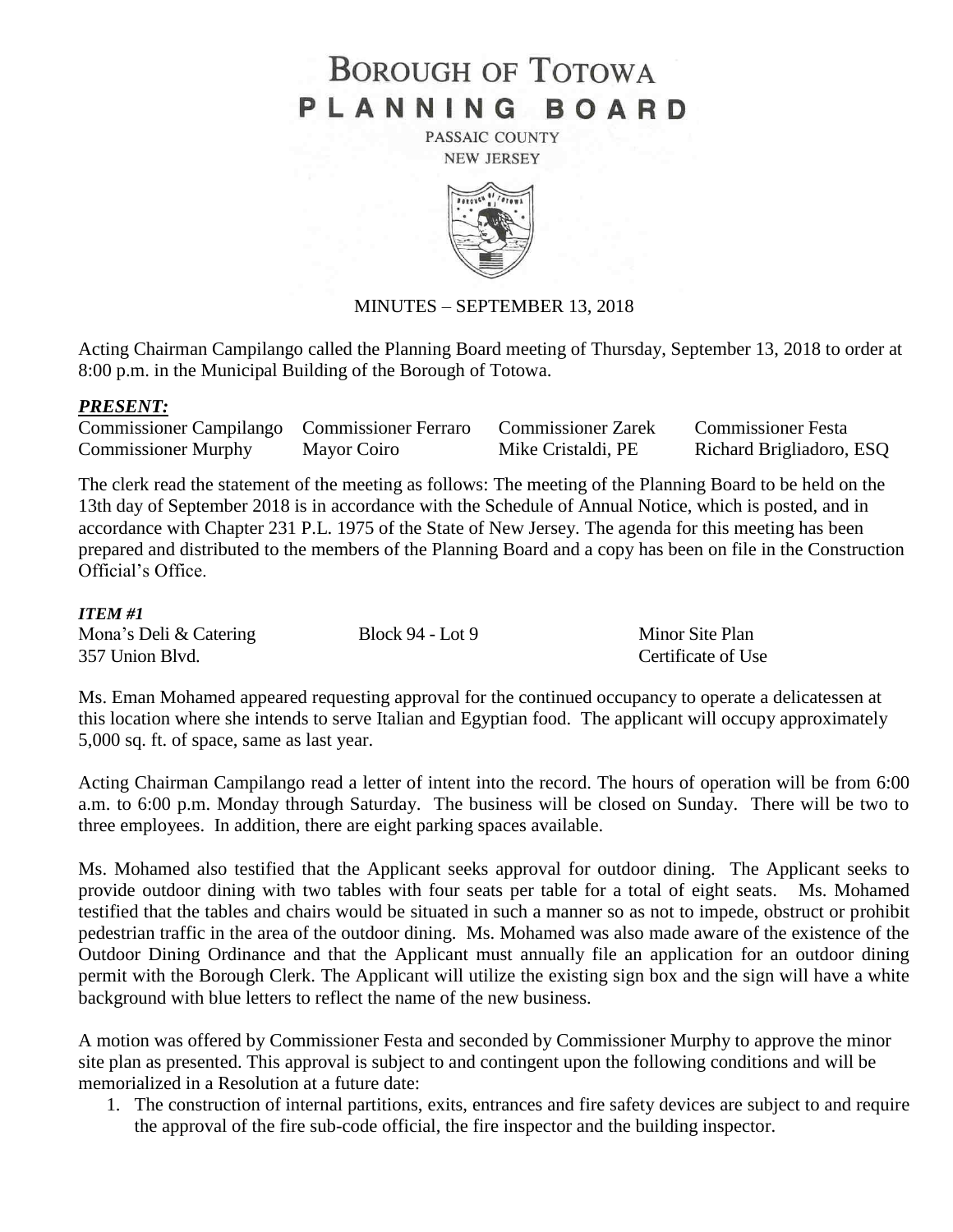## PLANNING BOARD MEETING SEPTEMBER 13, 2018 MINUTES CONTINUED PAGE 2

- 2. The applicant will supply the Chief of Police with an emergency contact list and will also obtain the approval of the Police Chief in regards to all alarms and security devices.
- 3. There will be no outside storage of equipment or materials except that which has been identified.
- 4. The applicant will comply with the Totowa Sign Ordinance.
- 5. The applicant will comply with the Outdoor Dining of Totowa Borough Code.
- 6. All terms and conditions of the Board's prior resolutions remain in full force and effect except as satisfied or amended and not in conflict with this approval.

Six agreed to a roll call vote… 6-0

# *ITEM #2*

Public Hearing on Housing Element and Fair Share Plan pursuant to a court order in the Borough's Affordable Housing litigation. The Planning Board will consider adoption of the Housing Element and Fair Share Plan, which if adopted, will be an amendment to the Borough's Master Plan.

After Planning Board Attorney, Rich Brigliadoro gave a history of the Housing Element Litigation. The Township Planner Darlene Green, P.P. reviewed with the Planning Board the Housing Element and Fair Share Plan that has been submitted to the court appointed special master for review and will be submitted to the Court in advance of the Borough's compliance hearing before the Court on December 13, 2018. Ms. Green provided an overview of the Borough's affordable housing obligation and proposal to satisfy its obligation. The present need obligation (rehabilitation of units) is 8 housing units. The prior round obligation is 215 housing units with a realistic development potential of 50 housing units and an unmet need of 165 housing units. The third round obligation which is from 1999-2025 is 454 housing units. However, Totowa has a realistic development potential of 22 housing units thereby reducing the unmet need to 432 housing units. This figure combined with the prior round unmet need of 165 housing units totals 597 housing units.

Ms. Green also identified the various sites throughout the Borough that have been either approved or rezoned as an affordable housing site which includes the following sites Sunset Ridge (approved),95 Shepherds lane( approved), Forest Ave, Gordon Drive and Riverview Drive (rezoned), Forman Mills and 50 -80 Bumont Place (overlay zone for affordable housing). Also, that area of Union Boulevard in the B-2 Zone was rezoned to allow conditionally permitted inclusionary development.

A motion was offered by Commissioner Festa and seconded by Commissioner Murphy to recommend adopting the Housing Element and Fair Share Plan, which will be an amendment to the Borough's Master Plan. Six agreed to a roll call vote… 6-0

# *ITEM #3*

Review of Ordinance No. 16-2018, An Ordinance to Amend the Code of the Borough of Totowa Chapter 415 Entitled "Zoning and Land Use", Part 4," Zoning", Article XXIV, "Conditional Uses", Sub-Section 190(A) Entitled "Smoke Shops" To Include a New Sub paragraph 7.

"The operation of retail or wholesale marijuana establishments, which includes retail marijuana cultivation facilities, retail marijuana products manufacturing facilities and retail marijuana testing facilities; and the operation of retail marijuana social clubs and therefore, all activities related to the abovementioned retail uses such as, but not limited, to processing, possession, extraction, manufacturing, transporting, storing, laboratory testing, labeling transporting, delivering, dispensing, transferring and distributing are expressly prohibited with the Borough of Totowa".

Planning Board Attorney, Rich Brigliadoro reviewed the proposed Ordinance with Planning Board Members and discussed trend with these type of establishments.